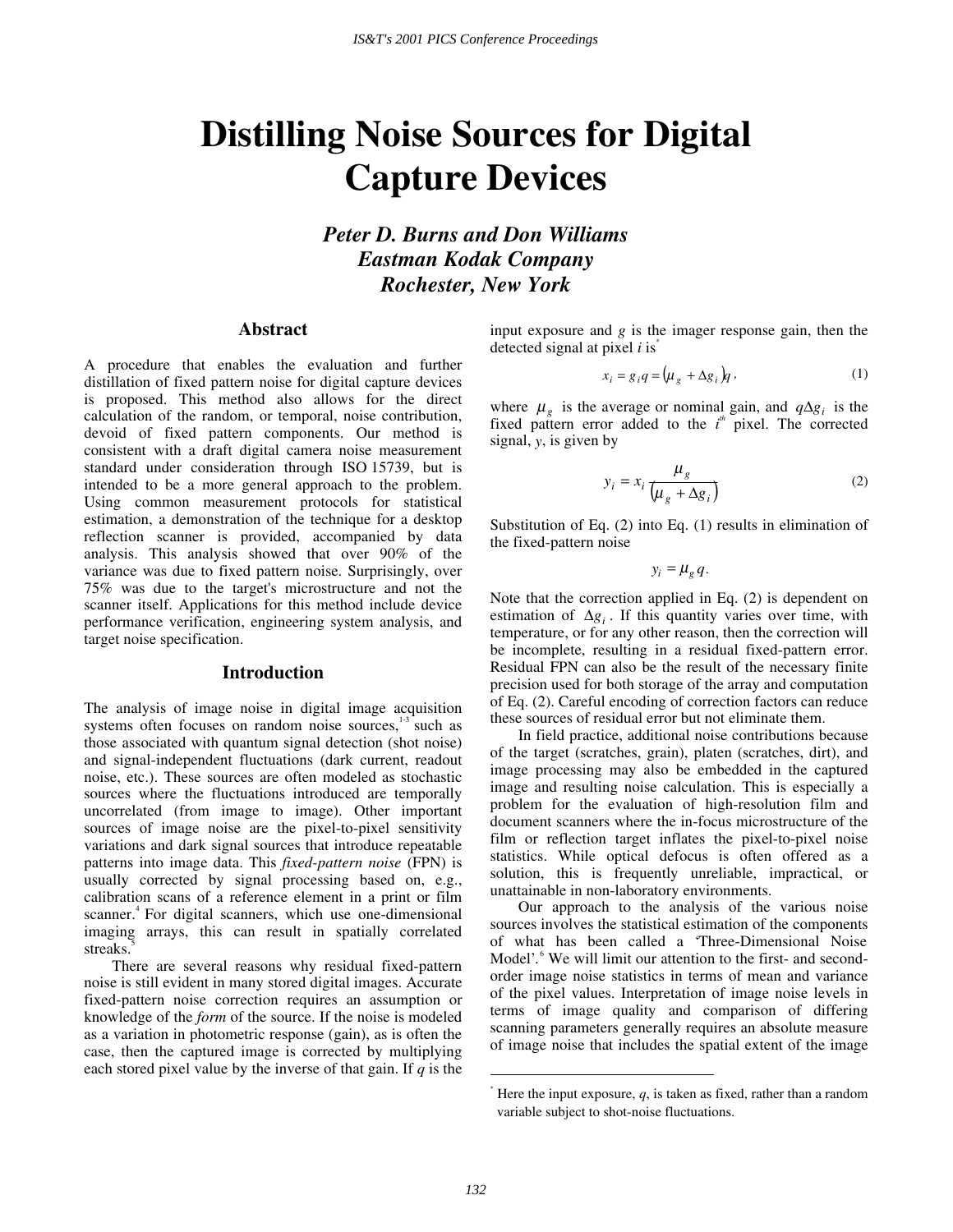sampling, e.g., in terms of variance/ $mm<sup>2</sup>$  or noise power spectrum.<sup>2, 7, 8</sup> These topics, however, will not be addressed here.

## **Theory**

For purposes of this paper, a simple additive noise model, which separates effective random and fixed pattern noise (FPN) contributions, is adopted. The pixel variance is taken as the sum of its components,

$$
\sigma_{total}^2 = \sigma_{random}^2 + \sigma_{fp}^2. \tag{3}
$$

Here we do not require all noise sources to be independent and additive; we are merely interested in the effective components as in Eq. (3). Our procedure, therefore, can be seen as the application of variance component analysis<sup>9</sup> to digital image capture\* . In general, these noise components will vary with (mean) signal or color. In Eq. (3)  $\sigma_{total}^2$  is the mean squared fluctuations observed by calculation of the sample variance over pixels in a nominally uniform area, and  $\sigma_{random}^2$  is the random temporal variance observed from frame-to-frame. The fixed pattern component can be the result of several sources. For a print scanner these can include platen (glass), input target, and imager-induced fluctuations,

$$
\sigma_{fp}^2 = \sigma_{target}^2 + \sigma_{platen}^2 + \sigma_{imager}^2.
$$
 (4)

 The analysis and procedure that follow are based on the capturing and processing data, which allow the suppression of one or more of these sources, so that the remaining sources can be estimated. While the second-order statistics of the image noise (variance, rms) are of primary interest, the proposed methods can be generalized to include the autocovariance or noise-power spectrum. The descriptions that follow are for a single image record, which can be repeated for each color-record of interest. Our noise analysis procedure is consistent with a draft digital camera standard $^{10}$  (ISO 15739), but is intended to be a more general approach to the problem

#### **Notation**

 $\overline{a}$ 

For this report, the following notation is observed whenever possible,

**{x: V}** is a set of replicate image arrays, gathered while varying parameter **V**. For example,

**{x: }** is a set acquired by simple repeated scanning varying only in time,

**{x: target}** a set acquired by moving the target location between each sample image acquisition.

When expressed as a data array, a data set is denoted  $x_{pqr}$ ,  $p = 1, \dots, P$  pixels,  $q = 1, \dots, Q$  lines,  $r = 1, \dots, R$ replicates. Figure 1 shows the sampling used.



*Figure 1. Sets of image data used to estimate fixed pattern and random noise components.* 

# **Experimental**

Before giving a concise procedure for noise cracking in Section 4, we describe the results of analysis performed for a desktop reflection scanner.

#### **Scanner and Target**

A desktop print scanner was selected for testing the noise cracking technique. This is an inexpensive 600 dpi (native) reflection scanner with a trilinear detector array. To minimize data interpretation and complexity for this initial experiment all data was collected in an 8-bit linear (gamma  $= 1.0$ ) mode for the green channel alone at 600 dpi sampling frequency. No sharpening or auto-balance features were applied. The six Munsell gray patches on a standard Macbeth color checker were used as neutral gray scale target inputs for the testing. These matte samples are considered uniform and are often used for device image noise evaluation.

## **Data Collection Replicate Scans, {x: } - Total Noise, Random Noise, Fixed Pattern Noise**

Before collecting image data, the platen was cleaned, and the scanner was permitted to warm-up for at least onehour. The target features were then located near the top center of the scanner platen. A set **{x: }** of eight replicate 2- D image records,  $(R = 8)$ , of the target (neutral photographic step tablet) were then collected under the scanner software conditions stated above. The target was not moved between scans. The image data Region of Interest (ROI) relative to the scanner platen was not changed. Within the return-toposition error of the scanner, each of these scans would ideally be spatially registered. Using the model of Eq. (3), these scans were used to directly calculate the total noise  $(\sigma^2_{\text{total}})$ , random noise  $(\sigma^2_{\text{random}})$ , and fixed pattern noise,  $(\sigma^2_{\text{fp}})$ . In the draft version of ISO 15739 these scans are referred to as temporal scans because they are used to measure the temporal noise. For purposes of this document, the temporal noise is equivalent to random noise.

 The set **{x: }** was examined to ensure that replicate scan records exhibited little or no return-to-position errors. Two of the eight image records were deemed misregistered

<sup>\*</sup> Specifically, analysis based on a random effects one-way analysis-of-variance model.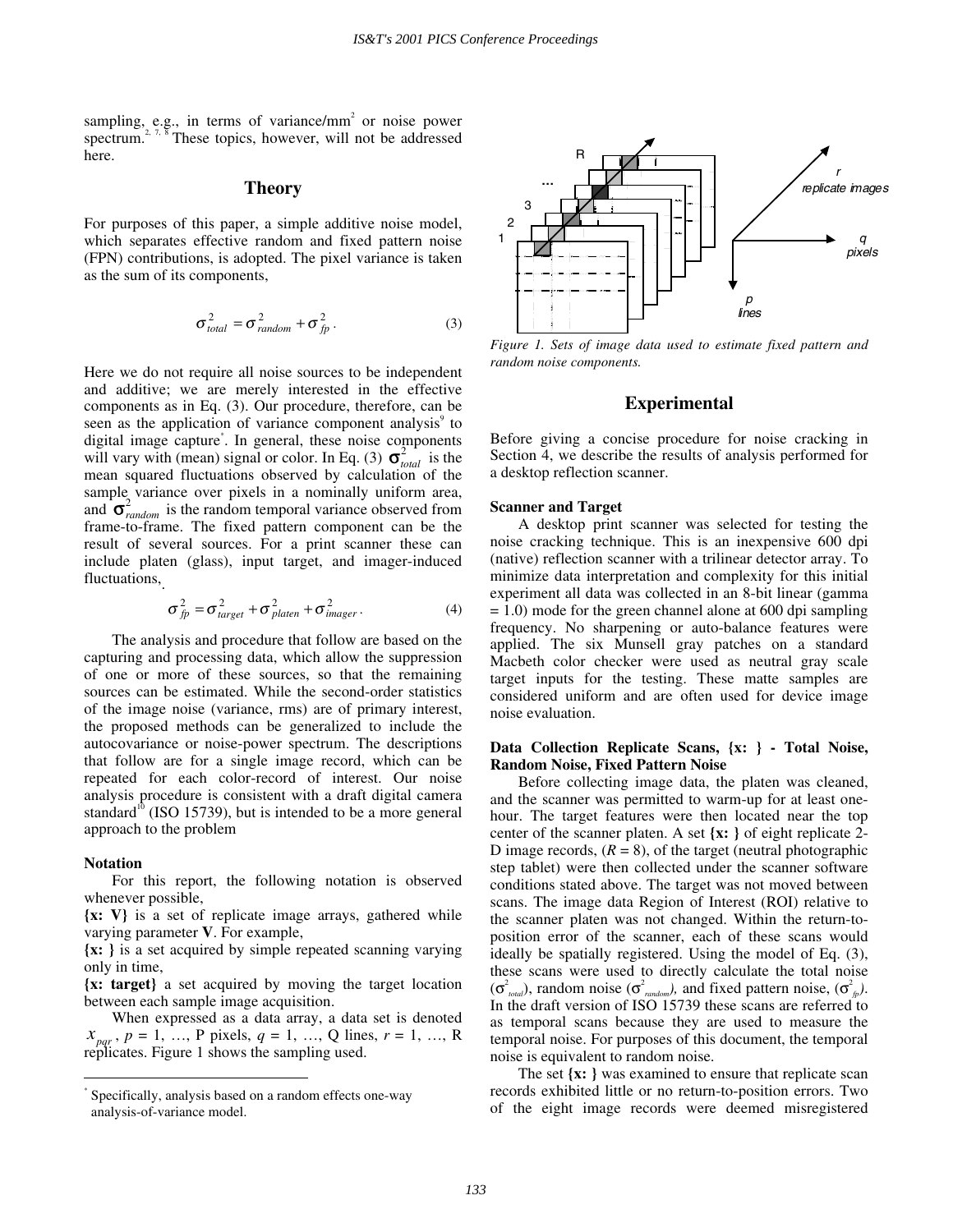relative to the others, and discarded. While this task was performed visually with the aid of magnified images in Photoshop software, it could easily be automated with misregistration calculation tools and the correct target features. Six image records were used for the replication scan series  $(R = 6)$ .

# **Translation Scans, {y: target} – Target and Imager Fixed Pattern Noise**

A set  $\{y: \text{target}\}\$  of eight more image records  $(R = 8)$ were also scanned. Between each of these records, the target was translated slightly in either the fast or slow (horizontal or vertical image-) scan direction. Rotation of the target was avoided. Again, the ROI relative to the scanner platen was not changed. By virtue of this unchanged ROI, each scan was collected using the same portion of the scanning array and platen area, despite seeing a different portion of the target each time. This set of scans was used to separate the target-induced fixed pattern noise from other FPN sources intrinsic to the imager (platen, detector, and illumination).

 Two sets of data were extracted from this translation series to arrive at estimates of the target noise and imager FPN. The data set for distilling the target noise was extracted from **{y: target}** by selecting the same ROIs in the gray patches for each image record. Each of these ROIs were captured over the same platen area, with the same region of the scanning array, and over the same greater patch area, albeit with shifted target features. Therefore, the inter-record average of these ROIs for a particular gray patch reduced the random noise and FPN because of the target. This leaves the FPN due to the imager.

 The data set for distilling the imager fixed pattern noise *directly* was extracted by selecting an image area for each member of **y** corresponding to the same target patch area. This we denote as **{z: detector}** since, for this set, only the relative position along the detector array was being varied  $(R = 8)$ .

## **Statistic Calculations and Results**

The above gathered data sets were used as diagnostic image files. They were gathered in such a way to aid in the isolation of particular noise component variances. For example, if the influence of target (medium, scratches) noise is to be eliminated from a metric, one could collect a set by moving the target between the capture of each image. This would allow an 'averaging out' of target noise. This process can be seen as part of the estimation procedure for the removal of this component. The complete estimation procedure includes data collection (image sets) and computation of the statistics.

#### **Total Noise Analysis - Total Noise, Random Noise, Fixed Pattern Noise**

Consider the task of isolating the random (frame-toframe temporal) image noise variance from the total variance. As a first step, the total variance was computed over all pixels for each image, for the entire data set of *R* images. This yields  $s_{total}^2$ . After calculating the grand mean in Eq. (5), the total variance is calculated, in turn, from Eq. (6).

$$
\bar{x} = \frac{1}{PQR} \sum_{p=1}^{P} \sum_{q=1}^{Q} \sum_{r=1}^{R} x_{pqr}
$$
\n(5)

$$
s_{total}^2 = \frac{1}{PQR - 1} \sum_{p=1}^{P} \sum_{q=1}^{Q} \sum_{r=1}^{R} (x_{pqr} - \overline{x})^2
$$
 (6)

Equation (6) implies that all pixel data represent independent observations of the underlying random processes (fixed-pattern and random). This is not strictly true, since the effective fixed pattern component is 'observed' *R* times for a given data set. Inter-record averaging of the *R* registered records,  $x_{\text{pqr}}$ , is accomplished accordingly by

$$
\overline{x}_{pq} = \frac{1}{R} \sum_{r=1}^{R} x_{pqr} . \tag{7}
$$

This provides an estimate of the fixed pattern noise as an array of values. Independent and direct calculation of the statistics of device noise sources was also desired. To this end, direct calculation of random noise was accomplished with the inter-record sample variance computed for each pixel,

$$
s_{pq}^2 = \frac{1}{R-1} \sum_{r=1}^{R} \left( x_{pqr} - \bar{x}_{pq} \right)^2.
$$
 (8)

These data were used in a pooled estimate of the random noise variance,

$$
s_{random}^2 = \frac{1}{PQ} \sum_{p=1}^{P} \sum_{q=1}^{Q} s_{pq}^2.
$$
 (9)

The FPN variance is computed from the array computed in Eqs. (7), and (9)

$$
s_{fp}^2 = \frac{1}{PQ - 1} \sum_{p=1}^{P} \sum_{q=1}^{Q} \left( \bar{x}_{pq} - \left( \frac{1}{PQ} \sum_{p=1}^{P} \sum_{q=1}^{Q} \bar{x}_{pq} \right) \right)^2 - \frac{s_{random}^2}{R}, \quad (10)
$$

where the last term of the RHS of Eq. (10) ensures that an unbiased estimate is computed. The two estimated noise variances were then combined to see to what extent Eq. (3) holds for the system under study,

$$
s_{total}^2 = s_{random}^2 + s_{fp}^2.
$$

The results of the total noise analysis are given in Table 1 and Figure 1. These results show that the sum of estimated random and total FPN variances closely matches the independently measured total noise estimate, as predicted by the model of Eq. 3. The morphology and magnitude of these plots also offer insight into the scanning process. Note that nearly all of the total noise is accounted for by the FPN estimate. In addition, an oddly behaved point occurs at a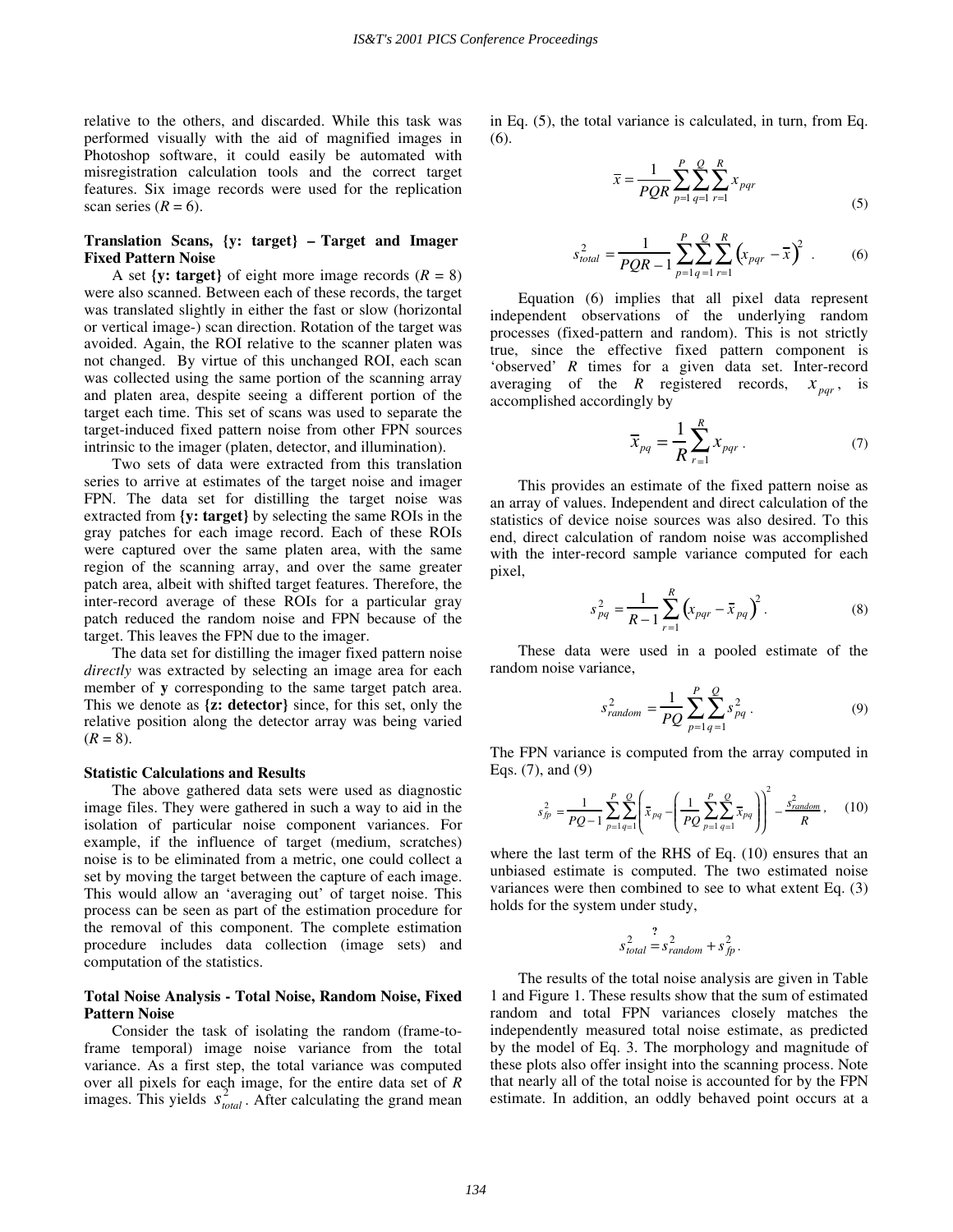mean count value of 25 on the total FPN curve that, in turn, cascades into the total noise estimate. Insight into these behaviors can be analyzed by further distilling the total FPN contribution. This is possible by interrogating the **{y: target}** data set. This analysis follows.



*Figure 2. Component noise analysis for desktop scanner* 

## **Total FPN Analysis- Target FPN, Imager FPN**

Recall that each of the ROIs for **{y: target}** were captured over the same platen area and with the same region of the scanning array, but with shifted target features. Therefore, the inter-record average of these ROIs for a particular gray sample will reduce both random noise and FPN due to the target. This leaves the FPN due to the imager, as expressed in Eqs. (11) and (12)

$$
\overline{y}_{pq} = \frac{1}{R} \sum_{r=1}^{R} y_{pqr}
$$
 (11)

$$
s_{imager}^2 = \frac{1}{PQ - 1} \sum_{r=1}^{R} (y_{pqr} - \overline{y}_{pq})^2
$$
 (12)

Because each image record was spatially shifted on the scanner platen between scans, inter-record averaging over the same physical area of each gray patch reduces both FPN due to the imager, and random noise. The remaining noise is due strictly to the FPN of the target itself. This portion of the analysis extends the recommendations of draft ISO 15739 to further analyze fixed pattern noise.

 The breakdown of the fixed pattern noise sources is shown in and Figure 2. Except for the points at mean signal level 250, the agreement between the directly measured total FPN and that calculated from the sum of its measured components is excellent, as expected. In all likelihood, the disagreement of the one point is due to poor ROI registration accuracy for that gray patch with respect to the target FPN data. The averaging calculation of misregistered records will tend to underestimate the real FPN.

Figure 2 also reveals the contribution of the target to the FPN as well as the source of the oddly behaved value at count 25. The magnitude of the target's contribution to the measured FPN is cause for concern in our existing measurement protocols for digital capture devices such as film and document scanners. Over 90% of the total variance was due to FPN. Of this, over 75% was due to the target's microstructure and not the scanner itself.

 While target structure contributions can be avoided in laboratory practice, doing so in the field (e.g., competitive assessment, QA testing) is difficult at best and typically unattainable. The low FPN point at count 25 is traceable to the target itself. While the target patch for that point does not appear particularly noise free, its source may likely be from simple manufacturing variability. Whatever the source, the noise cracking technique applied here was able to detect it.



*Figure 3. Target and imager components of fixed pattern noise* 

Finally, some ambiguity remained on the further distillation of the combined imager (platen+CCD) FPN. While not able to directly measure both of these contributors, the hypothesis that the "combined" noise was due to the linear imager itself was tested. Using the image data from the directly measured imager FPN, pixel averaging in the slow scan direction of the CCD was done. This created an image vector that characterized the FPN of the linear CCD alone. Calculating the noise along this vector for each gray patch revealed identical data to that of the measured imager FPN for a 2-D field. By deduction then, neither the platen itself, nor slow-scan effects of the CCD contributed anything to the total FPN. All imager FPN variance was due to the pixel-pixel fluctuations along the linear CCD array.

#### **Conclusions**

A data capture and processing method for separating the components of fixed pattern noise in digital capture devices has been proposed and demonstrated. The method can be based on a single set of replicate images **{x: }** for separation of random and fixed-pattern noise statistics. If a second set